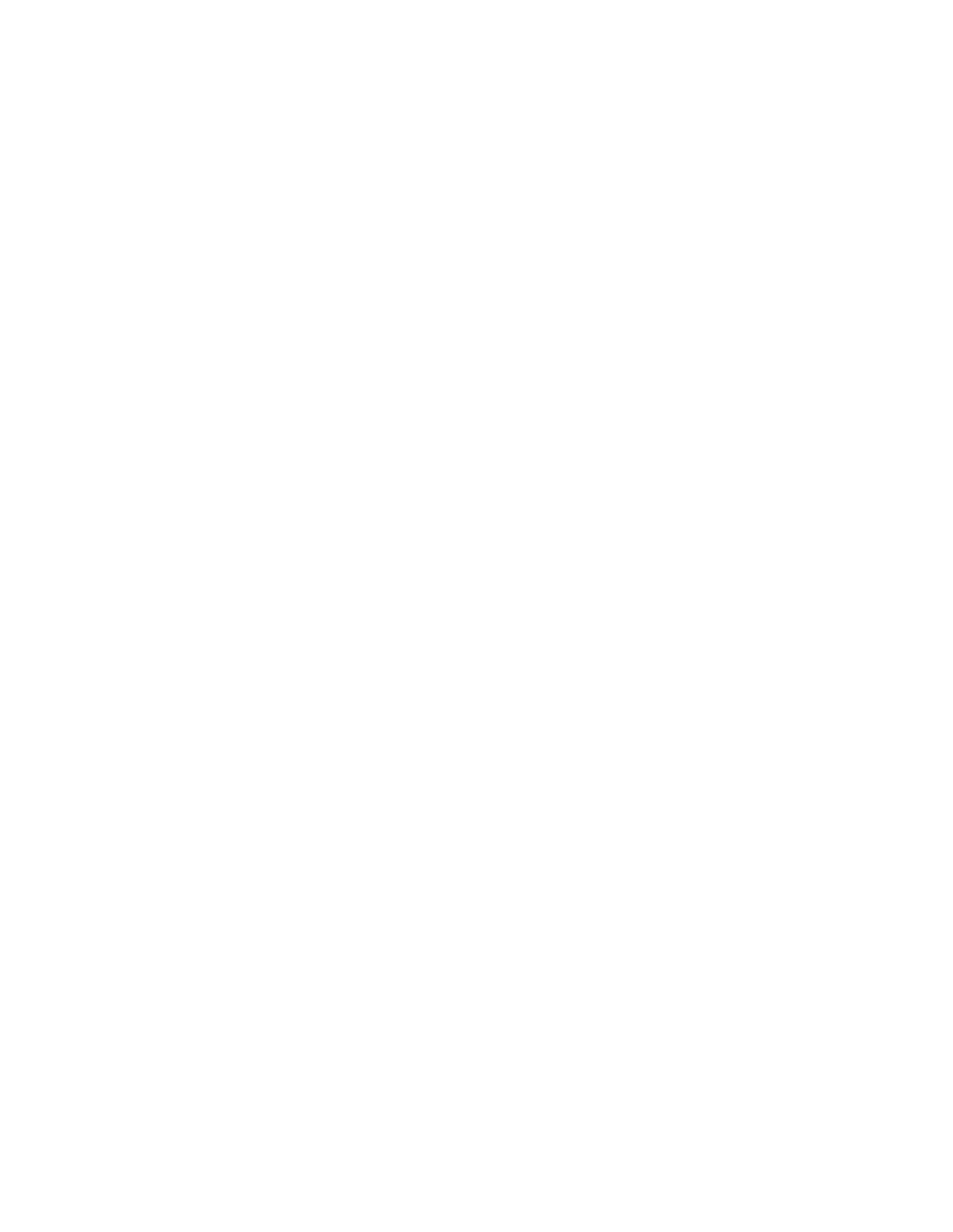### HEY I'M DEVIN!

Whether it is a meeting, luncheon, or special event you are planning, I am happy to assist. I have years of experience in the events industry executing events. I love to bring others' ideas to life!

It is my pleasure to make the planning process smooth sailing from the beginning all the way through. Feel free to reach out directly and let's chat more about what our unique venue has to offer in making your overall event a success!



Jeine Windire

Devin Weindel Director of Special Events devin@columbiacc.net 573-449-4115 ext. 1500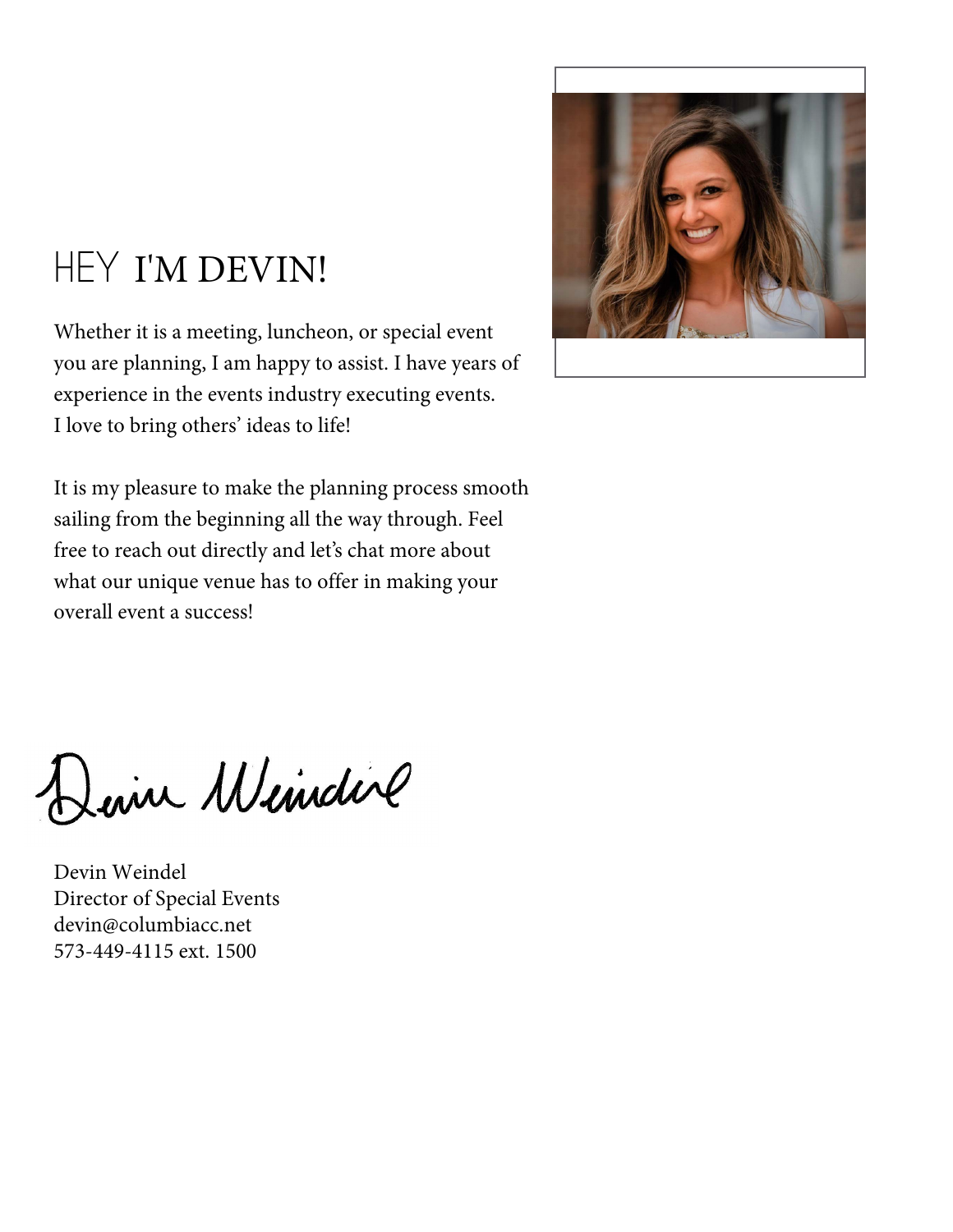# Facilities

Elegant Grand Ballroom  $\frac{\partial \mathcal{L}_{\mathcal{S}_{\alpha}}^n}{\partial \mathcal{L}_{\alpha}}$  Romantic- Traditional charm- Chandeliers & fireplaces  $\frac{1}{2}$ Large Groups- Conferences - Fundraisers  $\nabla$ Built in dance floor & large bar  $\frac{1}{2}$  up to 220-250 people

### McAlester Room

 $\hat{\mathbb{R}}_{\infty}^{\mathbb{R}^s}$  Intimate dining – Meeting Space- Rehearsal dinners – Bridal/Couple showers **up to 75 people** 

### Veranda

- $\frac{\partial \mathcal{X}^*}{\partial \mathcal{Y}^*}$  Outdoor lounge Perfect for cocktail hours Small ceremony
- String Lights included 愁
- white<br>Well<del>:</del> up to 100 people

### Event Lawn

 $\frac{\partial \chi_{\sigma}^a}{\partial S^a}$  Backyard vibe - Large ceremony – Night under the stars- Corporate Field Day  $\frac{\partial \mathbb{W}}{\partial \mathbb{W}^2}$  Customizable space: Think large tent- dance floor- string lights  $\frac{1}{2}$ up to 300+ people

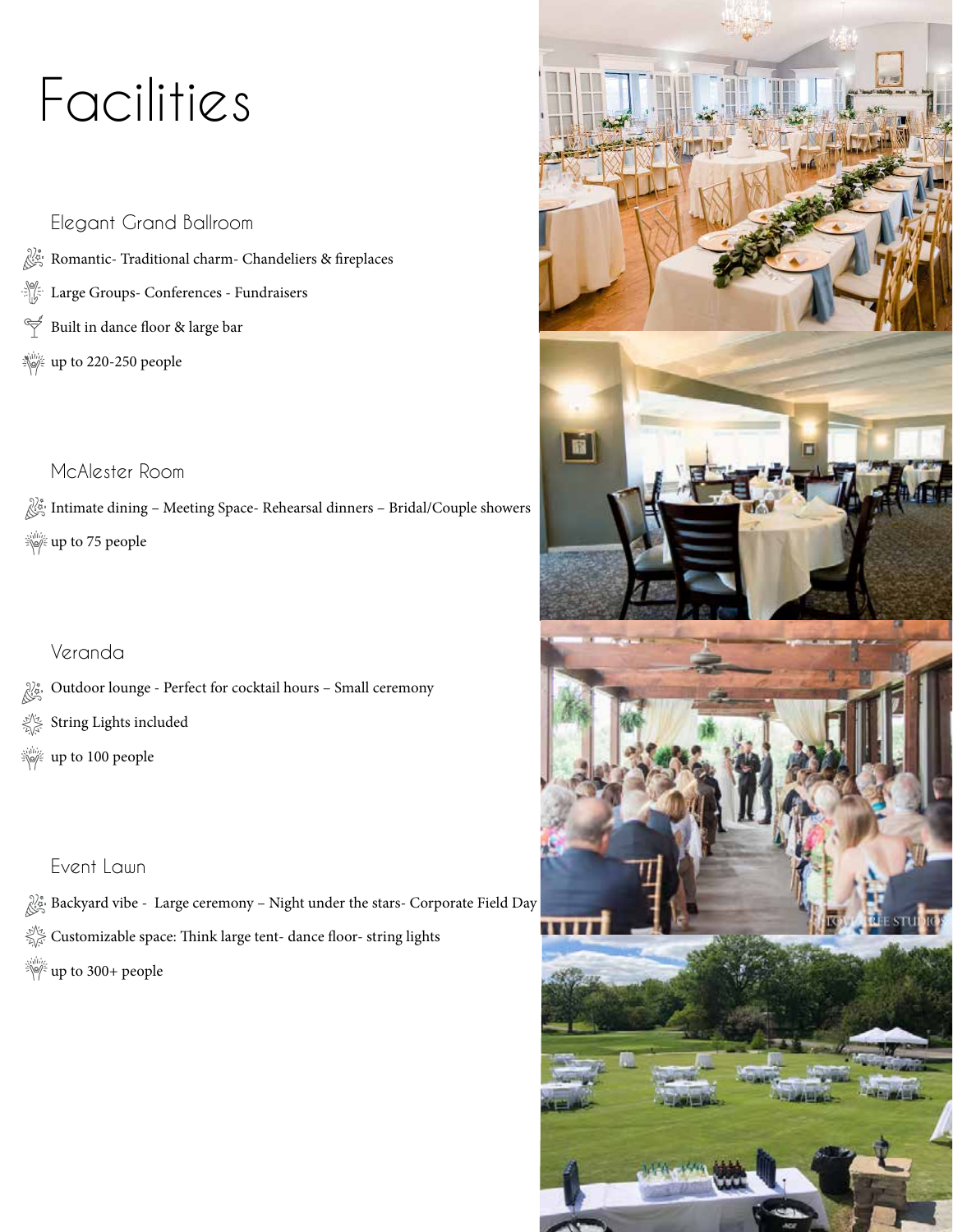



Projector and screen

Wireless microphones

### Podium

In-house surround sound

Gold Chiavari chairs

Tables

Servingware & dinnerware

Cloth polyester napkins (any color)

White or black linens

Simple centerpiece votives

Staffing

Setup & breakdown

**CCC Member Perks:** Full golf members receive free room rental. Social members receive half-off rental rates.

**Recurring Event Perks:** Contact the events director to inquire about our weekly, monthly and quarterly specials.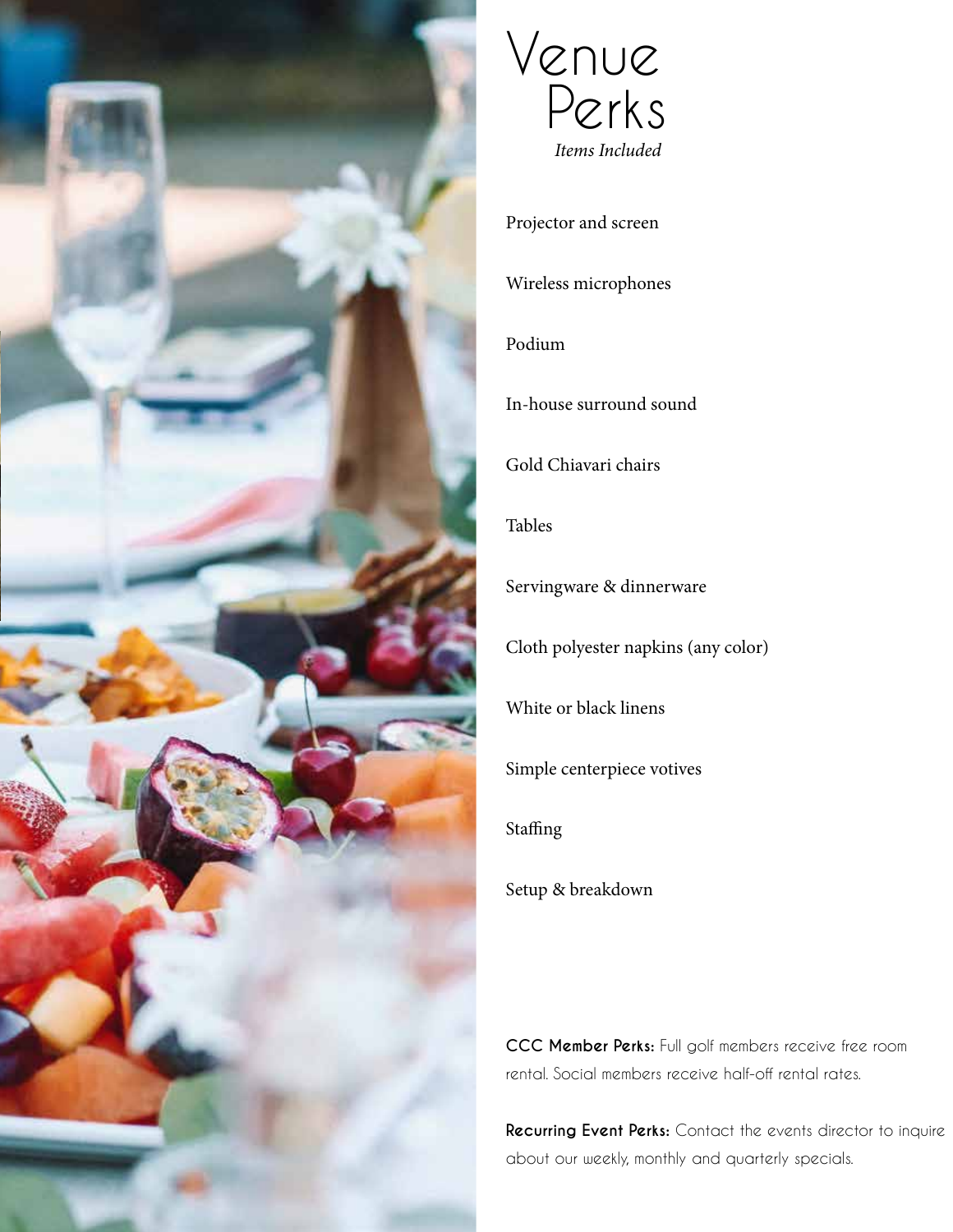# Breakfast

All choices include coffee & orange juice

### **Continental Breakfast \$10 per person**

- -Fresh cut fruit
- -Pastries
- -Muffins & dessert breads
- -Served with butter & jam

### **Classic Breakfast \$13 per person**

- -Fresh cut fruit -Roasted potatoes
- -Biscuits & sausage gravy
- -Scrambled eggs
- -Pick 1: bacon **,** sausage links **or** ham

### **Pancake Breakfast \$13 per person**

-Pancakes with butter & syrup -Seasonal fruit display -Scrambled eggs -Roasted yukon potatoes -Pick 1: bacon, sugar cured ham, **or** maple sausage links

### **Summer Breakfast \$17 per person**

- -Berry & mint salad, greek Yogurt & Granola -Vegetable Frittata **or** Scrambled Eggs with Chives & Cheese -Croissants & assorted pastries
- -Pearl sugar waffles & syrup
- -Pick 2: Bacon, sugar cured ham, **or** maple sausage links

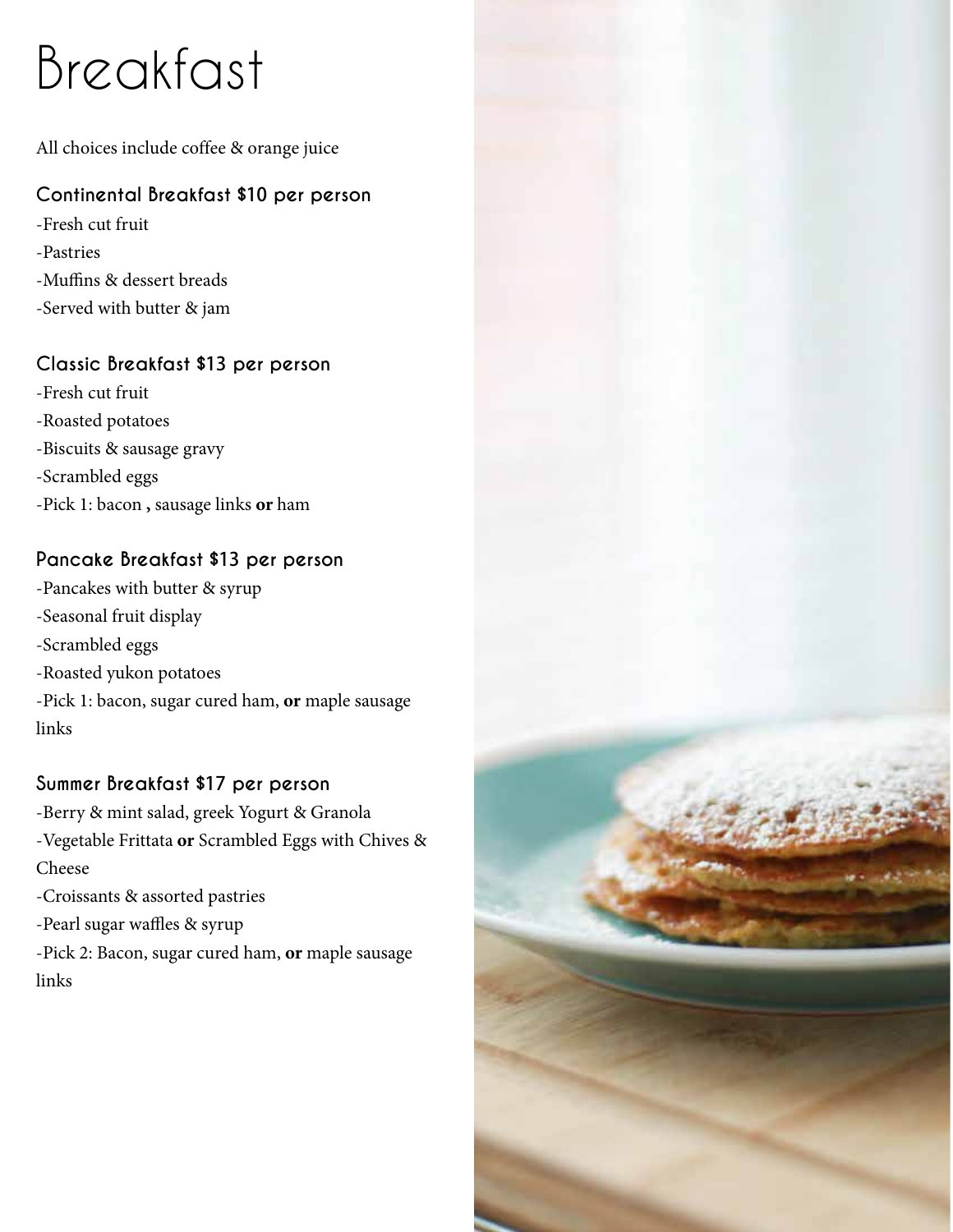# Lunch

### **Soup, Salad & Sandwich Buffet \$15 per person**

*Choose 1 soup, 1 sandwich, 4 toppings, & 2 dressings.*

| Soup:              | Sandwich:             | <b>Salad Toppings:</b> | Dressings:              |
|--------------------|-----------------------|------------------------|-------------------------|
| Tomato Herb        | Roast Beef & Cheddar  | Tomatoes               | <b>Buttermilk Ranch</b> |
| Clam Chowder       | Ham & Swiss           | Red Onion              | Chipotle Ranch          |
| Chicken Tortilla   | Smoked Brisket        | Hard Boiled Eggs       | Italian                 |
| Philly Cheesesteak | Smoked Turkey & Swiss | Bacon                  | Balsamic Vinaigrette    |
| Broccoli Cheddar   | Tuna Salad            | Broccoli or Carrots    | Raspberry Vinaigrette   |
| Chili              | Chicken Salad         | Shredded cheese        | <b>Bleu Cheese</b>      |
|                    |                       | Croutons               |                         |

### **Create Your Own \$20 per person**

*Includes house salad, warm rolls with butter, & cookies. Choose 1 entr*é*e, starch & vegetable.*

| Entrée:                       | Starch:                       | <b>Vegetables:</b>                  |
|-------------------------------|-------------------------------|-------------------------------------|
| <b>Beef Brisket</b>           | <b>Garlic Mashed Potatoes</b> | Vegetable Medley                    |
| <b>Grilled Chicken Breast</b> | Roasted Yukon Potatoes        | Green Bean Amandine                 |
| Roast Herb Chicken            | Pasta with Rose Cream Sauce   | Steamed Broccoli & Cauliflower      |
| Atlantic Salmon               | Wild Rice Pilaf               | <b>Grilled Marinated Vegetables</b> |

### **Chef's Choice \$15 per person**

Chef's choice protein, starch & vegetables, house salad with ranch & balsamic dressings, rolls & butter, & cookies.

### **Deli Platter \$15 per person**

Smoked turkey, roast beef, sugar cured ham, & salami served with assorted breads & condiments, kettle chips, lettuce, tomato, red onion, pickles & pasta salad.

### **Taco Bar \$16 per person | \$24 Dinner**

Grilled spiced chicken & seasoned ground beef with tortilla chips & soft flour tortillas, queso, diced tomatoes, sliced black olives, jalapeños, red onion, cilantro, black beans, shredded lettuce, guacamole, sour cream, house salsa, & chipotle hot sauce. **Add steak or shrimp +\$2**

### **Off the Grill \$16 per person | \$24 Dinner**

Quarter-pound hamburgers, grilled marinated chicken & Nathan's quarter-pound hot dogs served with pasta salad, potato salad, coleslaw, kettle chips, assorted breads & buns, condiments & garnishes.

### **CCC Smoked Meats \$18 per person | \$25 Dinner**

Slow smoked sliced brisket, bone-in bbq rubbed chicken, & tender pulled pork served with baked beans, potato salad, coleslaw, assorted breads, condiments & house salad.

### **Italian Classic \$18 per person | \$24 Dinner**

Chicken alfredo & linguini bolognese served with caesar salad, buttered vegetable medley & garlic breadsticks.

### *water, iced tea & coffee included in all buffets*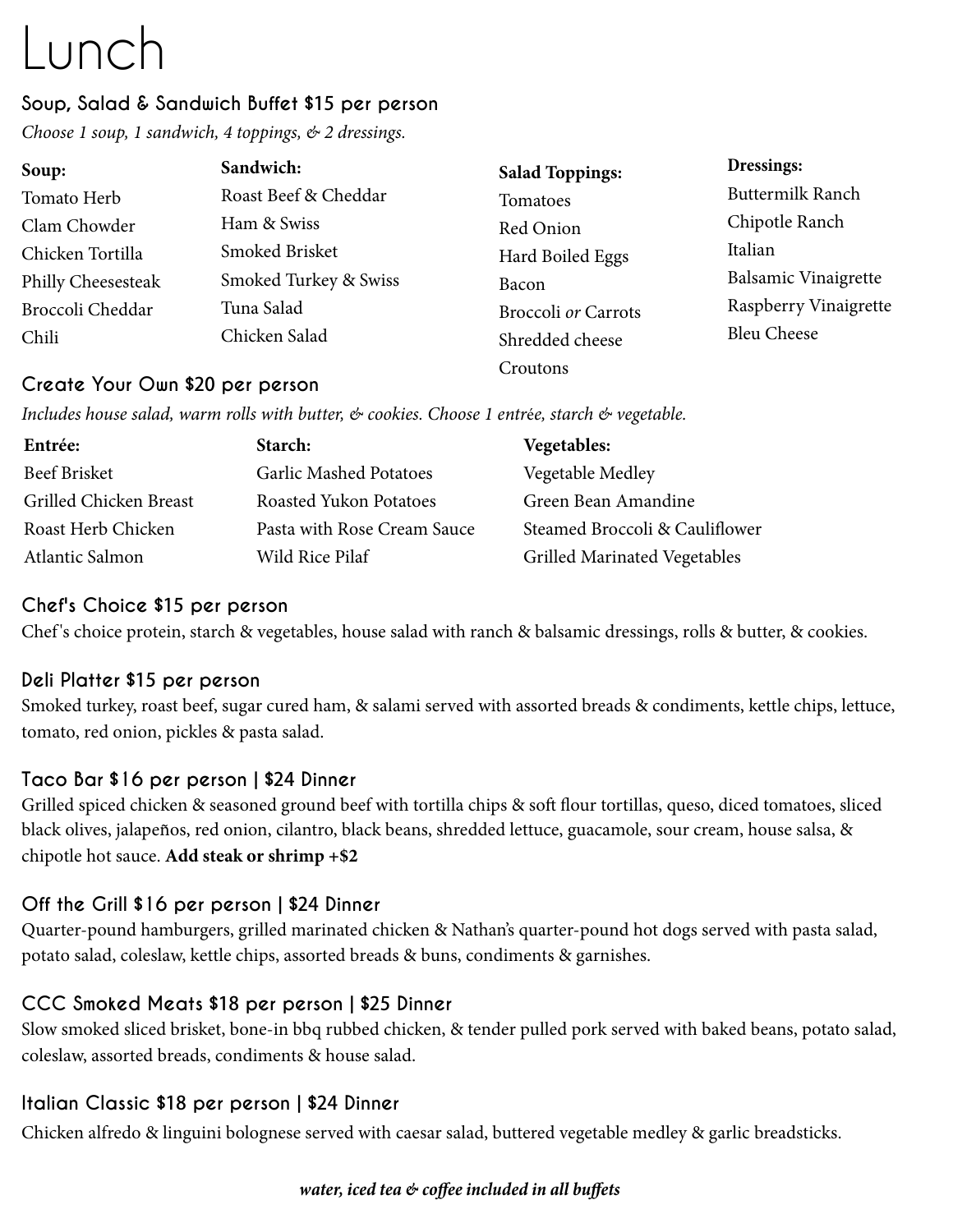# ppetizers

# .<br>Artistic<br>Displays

**Cheese and Cracker Display \$6 per person**

Domestic & imported cheeses with crackers, & garnished with fresh fruit

**Fresh Vegetable Crudite \$5 per person**

Served with buttermilk ranch Add Roasted Garlic Hummus: \$1 per person

**Seasonal Fruit Display \$6 per person**

Fresh melon, pineapple, & berries

**Charcuterie Board \$8 per person**

Cured ham, capicola, salami, prosciutto, assorted sausages, herb marinated vegetables, and fresh mozzarella



**Tomato and Basil Bruschetta \$4 per person** Served on a toasted crostini

**Classic Shrimp Cocktail \$9 per person** Served with spicy cocktail sauce & fresh lemon

**Deli Sliders \$5 per person** Roast beef, ham, turkey, tuna salad, or chicken salad on rolls with assorted condiments

**Boursin Stuffed Cucumber \$4 per person** Fresh dill, boursin, & cream cheese filled

**Fresh Cured Salmon Roll \$7 per person** With garlic herb cheese & fresh arugula

**Chip and Dip Display \$6 per person** Pick 3: Roasted corn & black bean salsa, mango key lime pico de gallo, chile lime crema, house salsa, fresh guacamole

**Crab Salad \$7 guest** Served on a toasted crostini

### Hot Selections

**Spinach & Marinated Artichoke Dip \$7 per person** Served with tortilla chips

**Shrimp Skewer \$8 per person** Honey citrus glazed

**Mini Braised Pork Tacos \$7 per person** With chipotle slaw

**Buttered Pretzel Bites \$6 per person** Served with queso

**Stuffed Mushrooms \$6 per pesron** Stuffed with Italian sausage & cream cheese

**Cocktail Meatballs \$6 per person** Served with bbq, teriyaki, sweet chili, or marinara sauce

**Toasted Ravioli \$5 per person** Served with marinara sauce

**Chicken Wings \$7 per person** Smoked or breaded with buffalo, bbq, teriyaki, or sweet chili

**Breaded Chicken Tenders \$7 per person** With your choice of bbq, buffalo, teriyaki or sweet chili

**Hot Sliders \$7 per person** Your choice of grilled certified black angus burger sliders, pulled pork, or crispy chicken thigh on a dollar roll

**Mac 'N Cheese Bites \$5 per person** Fried, bite-size portion of creamy macaroni and cheese

 **Bacon Wrapped Water Chestnuts \$6 per person** With a brown sugar glaze

**Crab Cakes \$8 per person**  Pan fried and served with lemon chive remoulade

**Vegetarian Spring Rolls \$6 per person** Served with sweet chili sauce

**Chicken Satay \$8 per person** Teriyaki glazed chicken skewers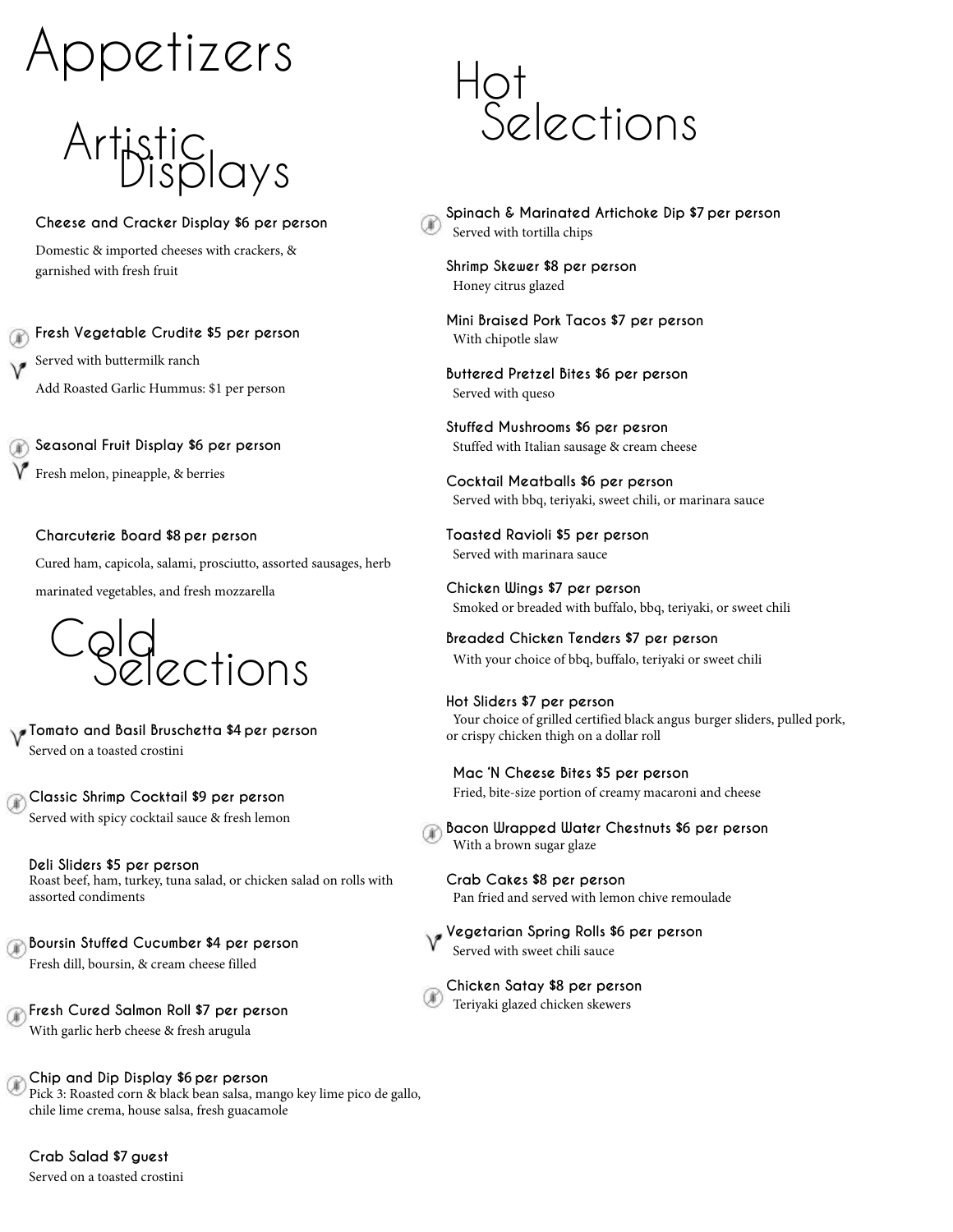# Dinner

One Entrée Buffet- \$**26.00** per person Two Entrée Buffet- \$**29.00** per person

### Buffet Plated

One Entrée Plated- \$**29.00** per person Two Entrée Plated- \$**31.00** per person

### Entrée Choices

### CHICKEN OPTIONS BEEF OPTIONS

**Marinated chicken breast with champagne beurre blanc**

**Roast herb chicken with Grand Marnier orange sauce**

**Grilled southwest chicken with cilantro lime marinated bell pepper, onion, & tomato**

**Coq Au Vin- Red wine & thyme braised chicken with wild mushroom jus**

### PORK OPTIONS

**Roasted pork loin with stone ground mustard cream sauce**

**Slow smoked pork steaks with citrus barbeque**

**Braised pork shoulder with sherried mushroom reduction**

**Pork ribeye with brandy apple compote**

### Side Choices CHOOSE 2

Garlic Mashed Potatoes Roasted Yukon Potatoes Au Gratin Potatoes Mac and cheese Pasta with rose cream sauce Wild Rice Pilaf

Buttered Vegetable Medley Green Bean Amandine Grilled Marinated Vegetables Buttered Asparagus Steamed Broccoli & Cauliflower Roasted Root Vegetables

**Braised beef brisket with natural jus & horseradish sauce**

**Marinated flank steak with sweet soy**

**CCC prime rib roasted with coarse ground pepper & kosher salt, served with au jus & horseradish sauce +\$6**

**Sliced beef tenderloin with bearnaise or wild mushroom demi +\$7**

### SEAFOOD OPTIONS

**Blackened catfish with lemon chimichurri butter**

**Sautéed shrimp with shallot, garlic, & parmesan butter +\$2**

**Creole seared salmon with lemon dill beurre blanc +\$2**

**Sashimi grade yellow fin tuna with ginger soy glaze +\$3**

Bread & Salad

CHOOSE 1 EACH

Warm Rolls Garlic Bread Stick Garlic French Baguette Classic Caesar

CCC House

Spinach Berry +\$1

*water, iced tea & coffee included*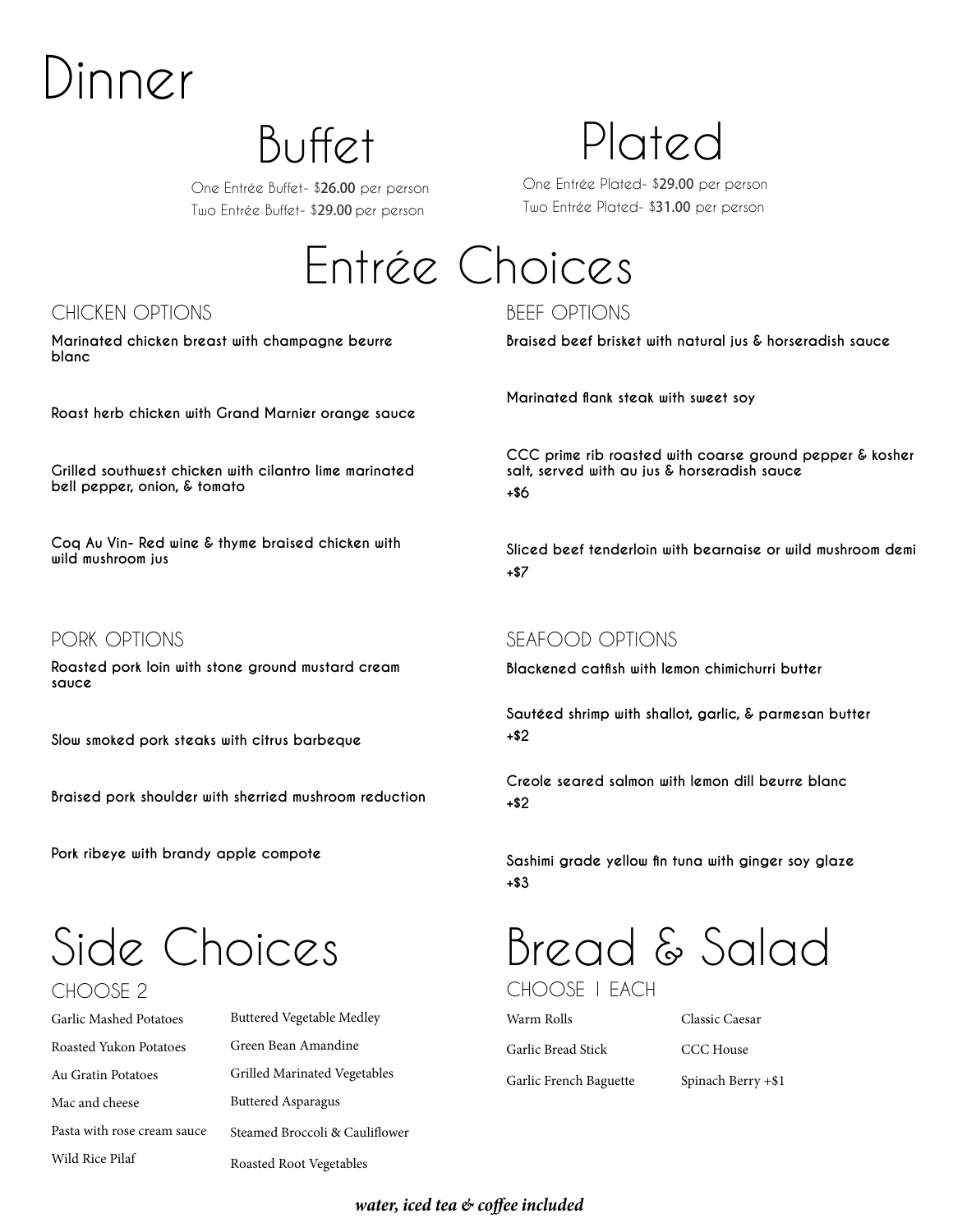

### Vegetarian Meal Options

### **Pasta Primavera \$18**

Vegetables sautéed with shallots & herbs, tossed with tri-color rotini, parmesan, & roasted in garlic olive oil

### **Vegetable Stir-Fry \$18**

- $\sqrt{\ }$  Stir fried bell peppers, onion, shitake mushrooms, carrots, water chestnuts, & red cabbage, with garlic & ginger on rice noodles
- **Curry Rice Bowl. \$18**

With sautéed seasonal vegetables in a coconut curry broth

**Wild Mushroom & Parsnip Ragout \$18** With creamy gouda polenta

# Children's Meals

Plated Service: \$10 per child or 50% off the price of dinner buffet selected \*only available for children 10 and under

**MAIN ENTREES** CHOOSE 1

Crispy Chicken Tenders Grilled Cheese Sandwich Mini-Corndogs Hamburger Sliders

**SIDES**  CHOOSE 1

French Fries Fresh Fruit Apple Sauce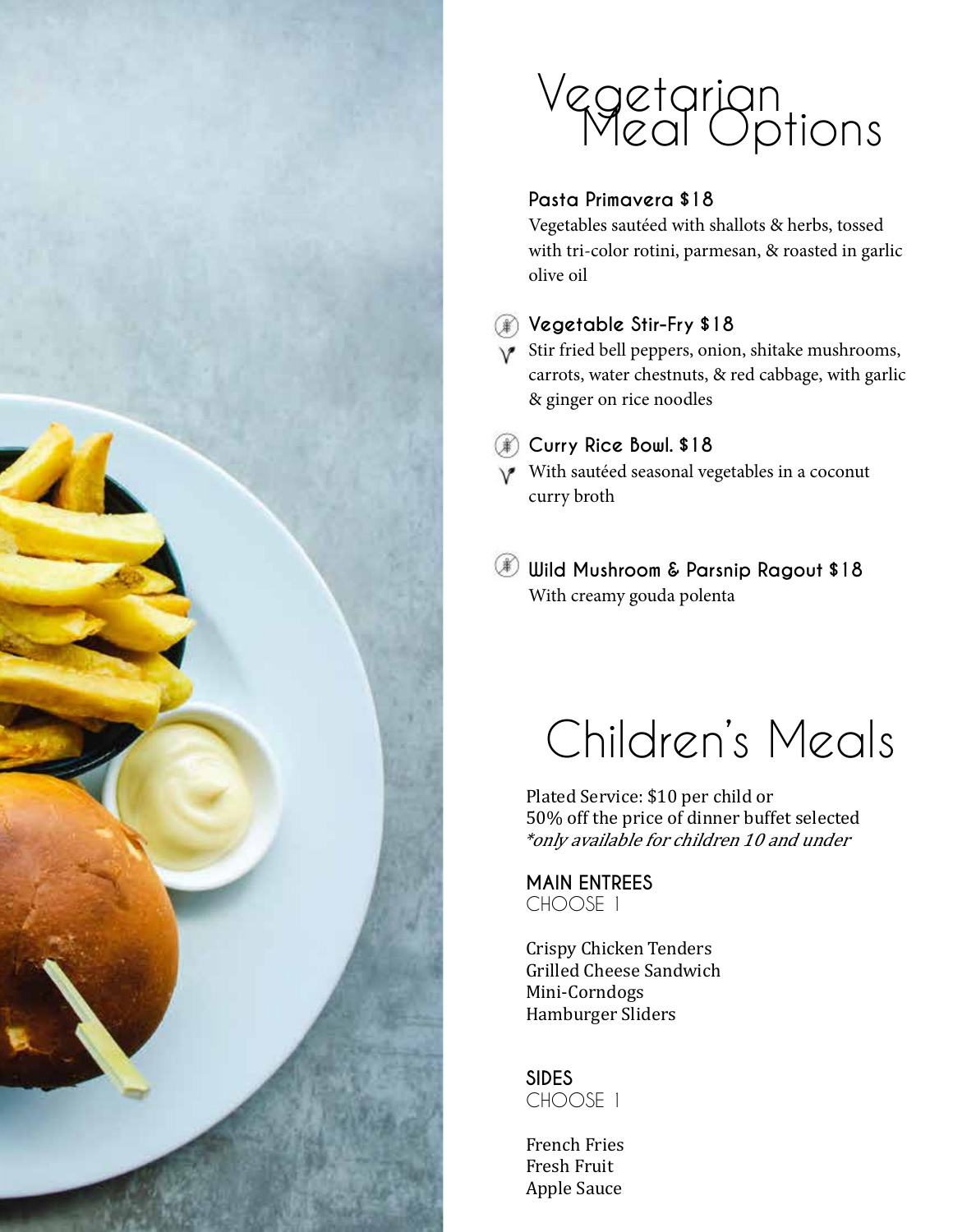# Late Night Snacks

### **Nacho Bar \$12 per person**

Crispy tortilla chips, choriqueso, shredded cheese, red onion, jalapeños, black olives, house salsa, guacamole, & sour cream. Add Chicken or Beef: \$3 per person

### **Burger Slider Bar \$12 per person**

Grilled angus sliders with topping bar of bacon, assorted cheeses, caramelized onions, lettuce, tomato, pickles, red onion, jalapeños, sautéed mushrooms, sautéed bell peppers, slider buns, & assorted condiments.

### **12" Pizza**

Cheese \$10 Pepperoni \$11 Italian Sausage and Mushroom \$11 Margherita \$12 Loaded Veggie \$12 CCC Supreme \$13

## Dessert

### **Sundae Bar \$6 per person**

Vanilla ice cream served with assorted sauces & toppings

#### **Pudding Cake \$5 per person**

Coffee & chocolate-infused served with whipped cream

**Chocolate Mousse \$5 per person** With fresh whipped cream & fresh mint

**Seasonal Berry Shortcake \$6 per person** Triple berries served on shortcake with whipped cream & fresh mint

#### **Lemon Cake \$6 per person**

3 layers of shortcake, whipped cream, & lemon preserve

### **New York Cheesecake \$6 per person**

Creamy classic cheesecake topped with fresh berries

**Petite Square Variety Tray \$5 per person** Assortment of lemon, caramel apple, nut brownie, & marble cheesecake truffle

### **Mini Cheesecake \$5 per person**

Tuxedo, vanilla, chocolate chip, lemon, raspberry, & amaretto almond cheesecake bites

#### **Brownie tray \$3 per person**

Dusted with powdered sugar

#### **Cookie Tray \$3 per person**

Your choice of chocolate chip, peanut butter, white chocolate macadamia nut, double chocolate, or oatmeal raisin

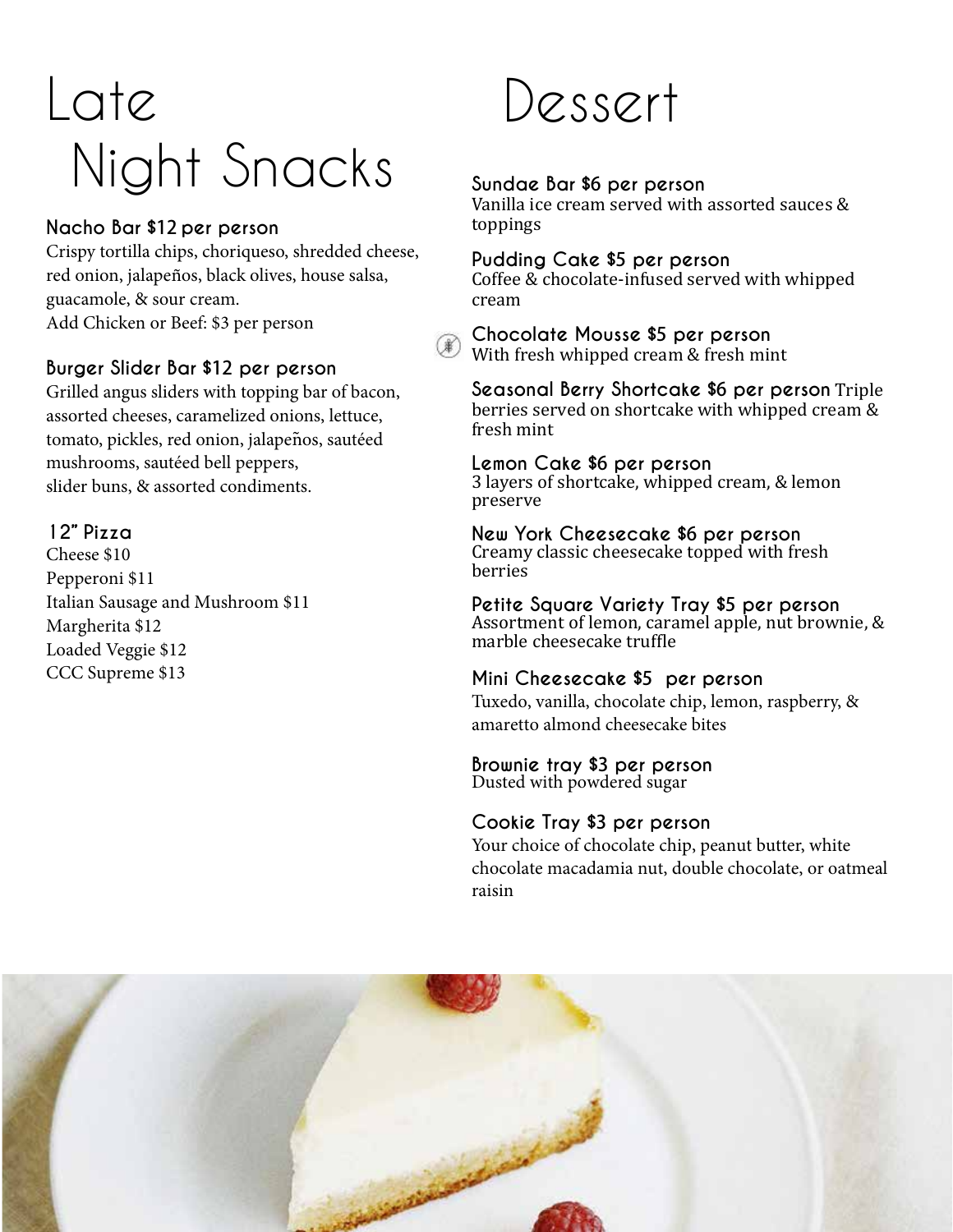

#### WINE LIST

Rose` Moscato Riesling **Chardonnay** Pinot Grigio Sauvignon Blanc Pinot Noir Cabernet Sauvignon Merlot Malbec

### DOMESTIC BEER

Budweiser Bud Light Miller Lite Coors Light Michelob Ultra Busch Light

### CRAFT BEER

Logboat Snapper Sierra Nevada Blue Moon

### HOUSE BRAND SELECTIONS

Tito's Beefeaters Seagrams 7 Bacardi Cruzan Jim Beam Jack Daniels Jose Cuervo Chivas Regal

### PREMIUM BRANDS

Ketel One Tanqueray Jameson Crown Royal Makers Mark Captain Morgan Malibu Bacardi Patron Glenlivet 12yr

### **BEER AND WINE PACKAGES**

*Includes house wine, domestic & craft beer, & non-alcoholic beverages* 1 hour: \$14 per person 2 hours: \$18 per person 3 hours: \$22 per person 4 hours: \$26 per person

Additional hour: \$4 per person

### **HOUSE BAR PACKAGE**

*Includes house wine, house liquor, domestic & craft beer and non-alcoholic beverages*

1 hour: \$16 per person 2 hours: \$20 per person 3 hours: \$24 per person 4 hours: \$28 per person Additional hour: \$4 per person

### **PREMIUM BAR PACKAGE**

*Includes house wine, premium liquor, domestic & craft beer and non-alcoholic beverages.* 

1 hour: \$22 per person 2 hours: \$26 per person 3 hours: \$30 per person 4 hours: \$34 per person Additional hour: \$4 per person

### À La Carte

Half Barrel Domestic Keg: \$300 Half Barrel Craft Keg: \$350 Case of House Wine: \$220 Signature Cocktail: Prices Vary Champagne Table Side Toast: \$2/per person Bottomless Mimosa Bar: \$14/per person Includes 3 types of juices and assorted berries for garnish

### Non-Alcoholic Beverage Package

Coffee, Iced Tea, Lemonade, Soda: \$2.50/per person

Cash Bar All selections available: \$150 minimum spent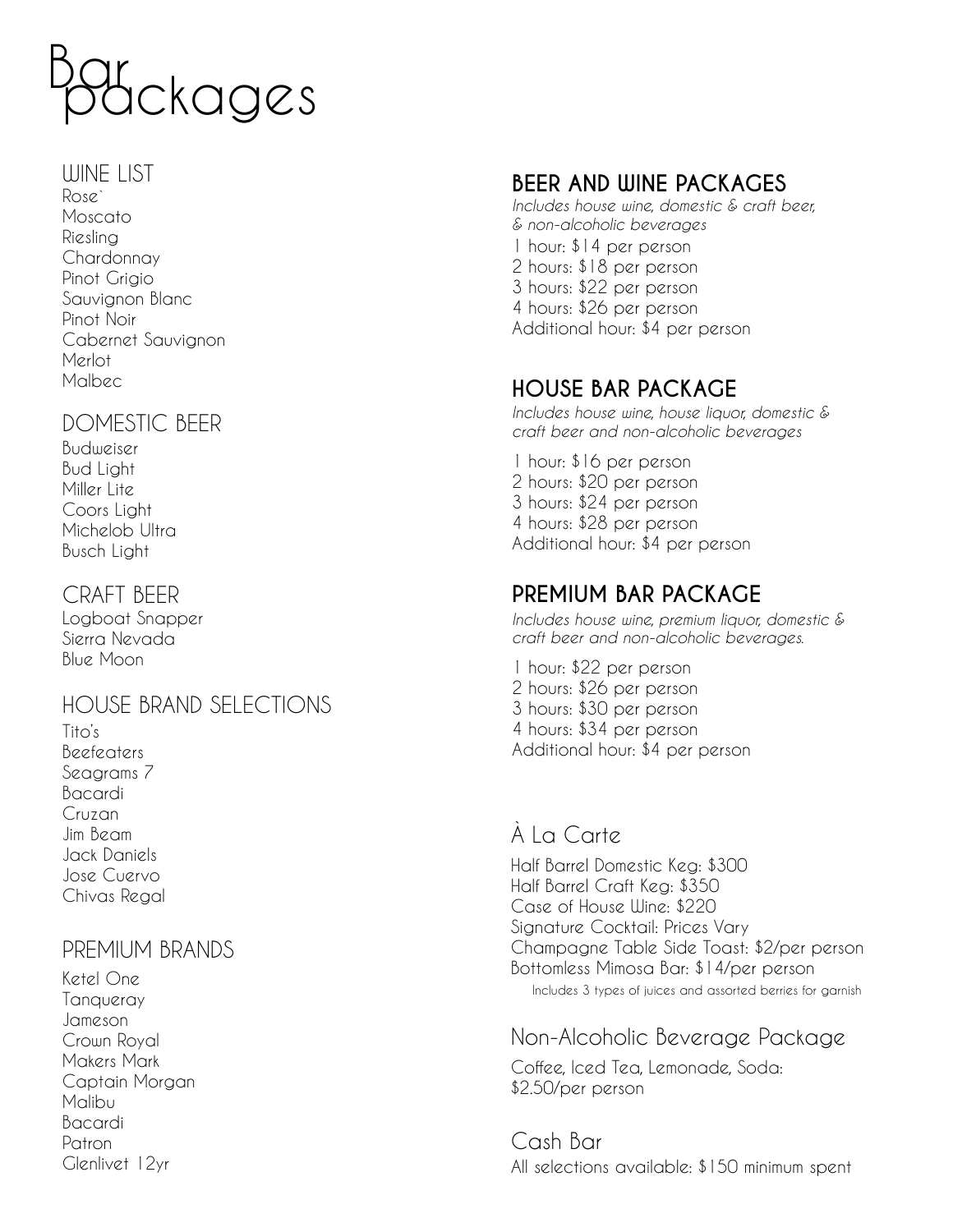# Pricing

Rental prices vary based on event date, time, and space needed.

Rental Additions

Additional Indoor Bar: \$150 Chargers (Gold or Silver): \$0.50 per charger Boxwood Backdrop: \$250 Up-Lighting Package: \$300 Photo Booth: \$250 Yard Game Package (Jenga, Cornhole, and Connect Four): \$150 Jenga and Cornhole: \$50 each Connect Four: \$100

\*Room rental fees include the use of the ballroom, veranda, main bar, tables, gold chiavari chairs, linens, & dinnerware. Should additional rooms be necessary, additional room rental fees will apply. Please note all events booked at CCC have a 22% taxable service charge for set up, service, & clean up that is applied to food and beverage totals.

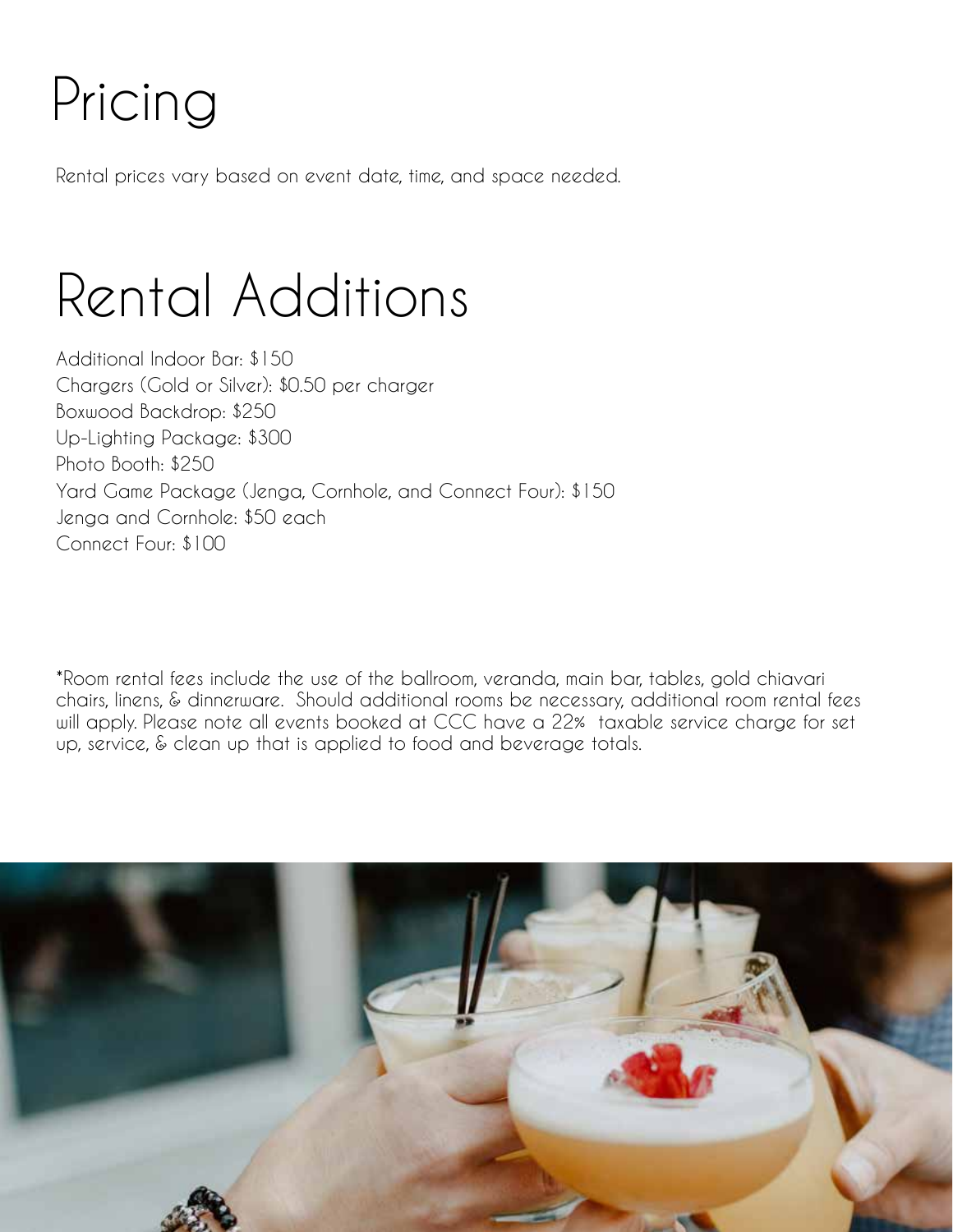# CCC Policies

**Tax and Service Charge: All food and beverage pricing within this packet is base pricing. Missouri sales tax of 7.975% will be applied along with a 22% service charge fee.** 

**Outside Food and Beverage:** We require all F&B to go through the club's in-house catering. Should your event need or want additional items the Club is unable to provide, those arrangements need to be made and approved 2 weeks prior to booked event with the Director of Events.

*\*Please note that outside food and beverage vendors will be required to sign an outside food and beverage vendor form, and corkage fees might apply. All approved food and beverage is based on need, Missouri state health code and Missouri state liquor licenses.*

**Liquor Consumption:** The Country Club has the right to card any individual prior to ordering a drink.The Club also has the right to refuse alcohol service to anyone abusing alcohol or anyone who shows signs of overconsumption. Any guests who are caught on property consuming their own alcohol will have it confiscated at that time. This includes parking lots, clubhouse and course.

**Member/Guest Relations:** We welcome all outside events, member sponsors are not required. However, we are first and foremost a private member club, so all private event plans must coincide with Columbia Country Club calendars, policies and rules. This includes the use of outdoor spaces and the golf course for photo opportunities, usage of bridal party preparation areas, etc.

**Holding A Date & Location:** We will temporarily hold a spot on our calendar for up to 30 days. Should another group become interested in your date, you will be contacted. You will have 48 hours to complete a contract and turn in your deposit in order to secure that date and location.

**Liability:** Columbia Country Club cannot assume responsibility for guests' personal property brought onto the property. This also includes any vendor equipment or rentals brought onto the premises.

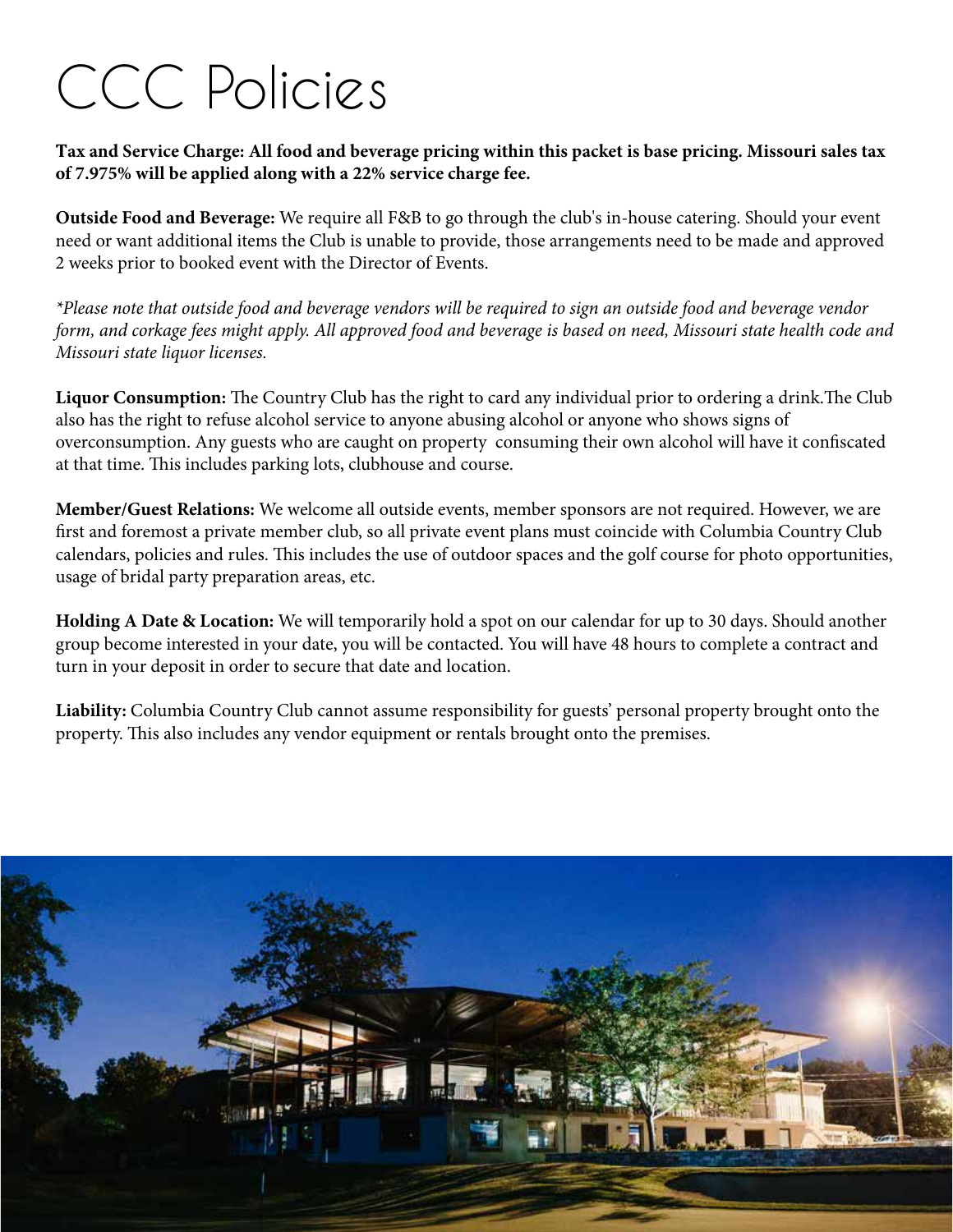# Frequently Asked Questions

### **1. For appetizers and desserts, what exactly does a per person fee mean?**

A per person fee is based on a serving size. These typically range from 1-3 pieces per person depending on the chosen item. You do not have to order each item for your full guest count if you do not wish to.

### **2. Are you limited to the menus within the event packet?**

No, our culinary team is happy to create a custom menu for you. Please see event specialist for specific pricing.

### **3. Do you make accommodations for guests with dietary restrictions?**

Yes, our culinary team can make accommodations for guests that have dietary restrictions. These are due 2 weeks prior to event date.

#### **4. For a plated meal do I have to know what everyone wants?**

No, not necessarily; we can serve plated meals customized to your RSVP selections or we can serve everyone a dual protein plate. The difference is the portion sizes.

### **5. If guests do not show up, are we reimbursed for those fees?**

Unfortunately, since our catering menu is product that is specially ordered, you will still be charged for any guests that do not show up if they have been included in your final guest count. Numbers may not be decreased past the deadline of when final headcounts are due.

### **6. What if additional guests show up to my event?**

Our food and beverage team will do our absolute best to accommodate any unaccounted for guests who show up for your event or have added after final number are due. If additional guests do attend your event, you will be invoiced accordingly, following your event.

### **7. Can I choose a bar package for a select number of guests?**

No, bar packages are charged to all individuals 21 years of age and over per hour. Anyone under the age of 21 will receive complimentary non-alcoholic beverages with the purchase of a bar package.

### **8. Is there an option for guests to purchase their own alcohol?**

Yes, a guest may purchase all alcohol selections available at that time using cash or charge, regardless of what you are hosting. Cash bar minimum sales only apply if you are not hosting any alcohol at your event.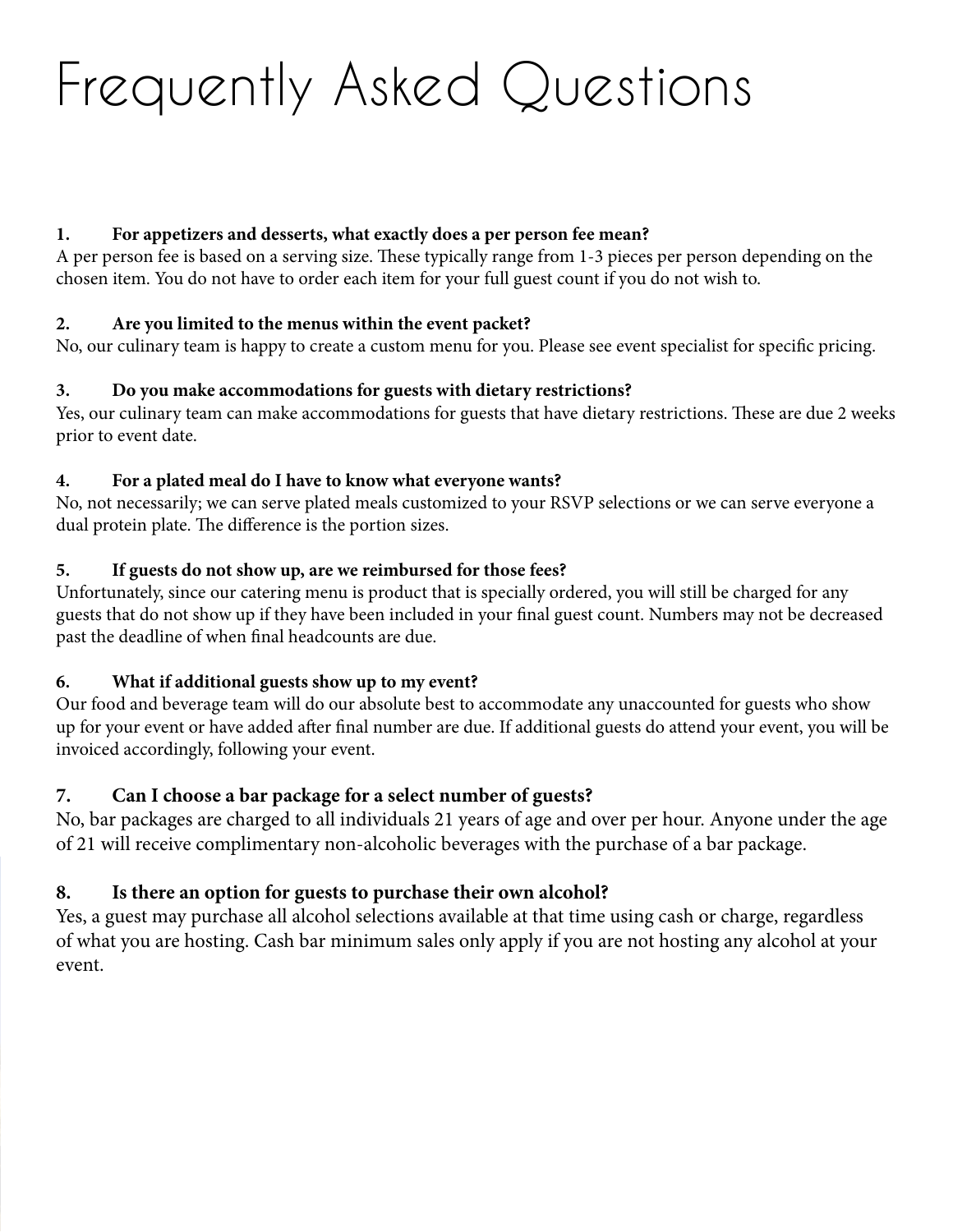# NOTES

### **Don't forget your rentals.**

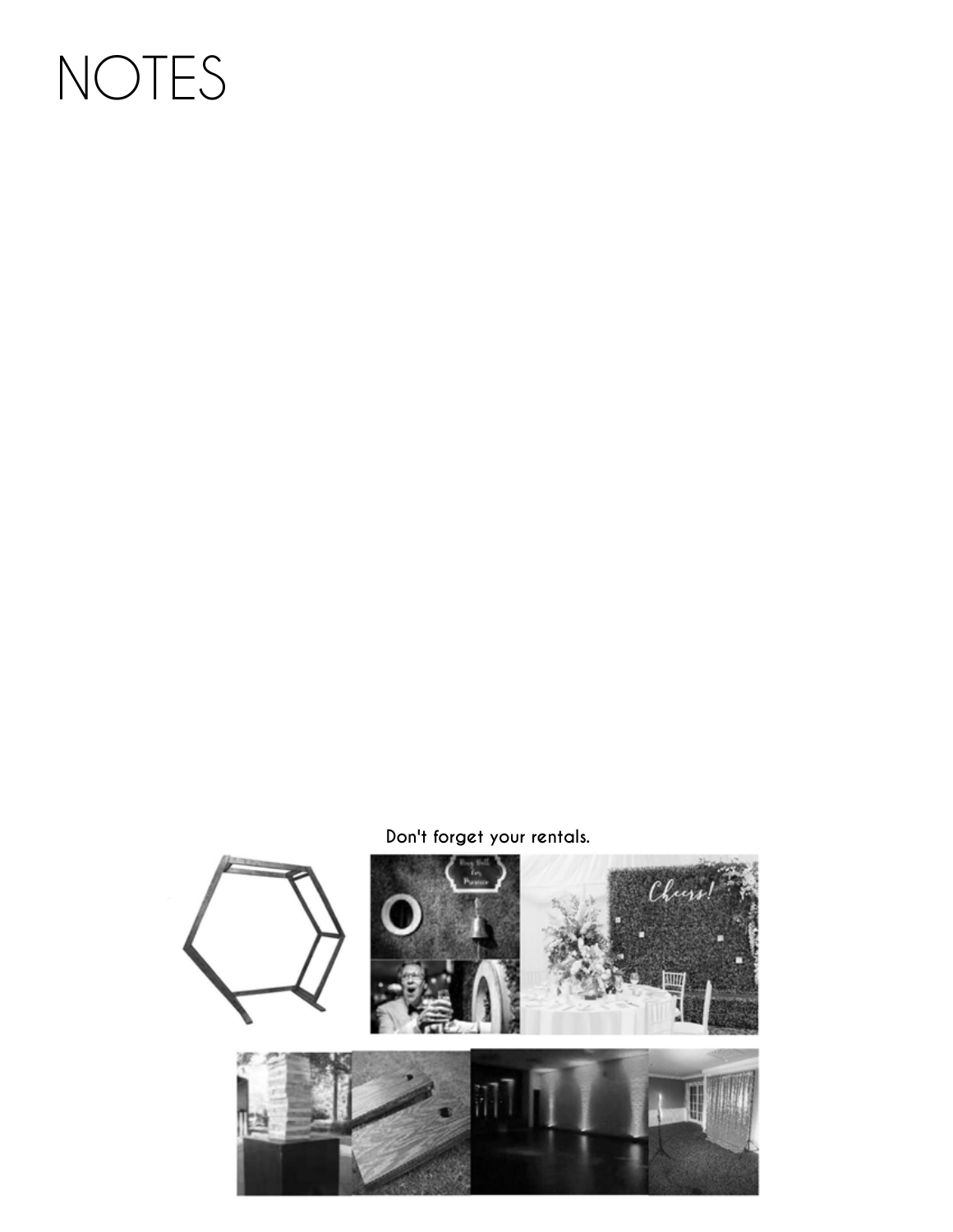# Pre-Meeting Worksheet

### **SETUP**

| 9 DI UP                                                                                                                                                                                                                              |  |  |
|--------------------------------------------------------------------------------------------------------------------------------------------------------------------------------------------------------------------------------------|--|--|
| Napkin color (color of rainbow, white or ivory): _______________________________                                                                                                                                                     |  |  |
|                                                                                                                                                                                                                                      |  |  |
| Centerpiece: (CCC Votives, or bringing your own): ______________________________                                                                                                                                                     |  |  |
|                                                                                                                                                                                                                                      |  |  |
|                                                                                                                                                                                                                                      |  |  |
|                                                                                                                                                                                                                                      |  |  |
|                                                                                                                                                                                                                                      |  |  |
| AV EQUIPMENT (yes/no)                                                                                                                                                                                                                |  |  |
| Projector _____________ Podium _____________ Wireless Mic _____________                                                                                                                                                              |  |  |
| <b>COCKTAIL HOUR</b><br>Appetizers for a cocktail hour. Passed, stationed, or a combo of both.                                                                                                                                       |  |  |
|                                                                                                                                                                                                                                      |  |  |
| <b>BAR</b>                                                                                                                                                                                                                           |  |  |
|                                                                                                                                                                                                                                      |  |  |
| <b>MENU</b>                                                                                                                                                                                                                          |  |  |
|                                                                                                                                                                                                                                      |  |  |
| or                                                                                                                                                                                                                                   |  |  |
|                                                                                                                                                                                                                                      |  |  |
|                                                                                                                                                                                                                                      |  |  |
|                                                                                                                                                                                                                                      |  |  |
|                                                                                                                                                                                                                                      |  |  |
| Salad: <u>Denomination of the sales of the sales of the sales of the sales of the sales of the sales of the sales of the sales of the sales of the sales of the sales of the sales of the sales of the sales of the sales of the</u> |  |  |
| Bread: experience and the set of the set of the set of the set of the set of the set of the set of the set of the set of the set of the set of the set of the set of the set of the set of the set of the set of the set of th       |  |  |
|                                                                                                                                                                                                                                      |  |  |
| Kids Plate or Eating off buffet (10 & under):                                                                                                                                                                                        |  |  |
|                                                                                                                                                                                                                                      |  |  |
| <b>RENTALS</b>                                                                                                                                                                                                                       |  |  |
|                                                                                                                                                                                                                                      |  |  |
| Photo Booth rental (backdrop: gold or white chiffon drape) / (to say: ex. company name, date, hashtag, etc.):                                                                                                                        |  |  |
|                                                                                                                                                                                                                                      |  |  |
|                                                                                                                                                                                                                                      |  |  |
|                                                                                                                                                                                                                                      |  |  |
|                                                                                                                                                                                                                                      |  |  |